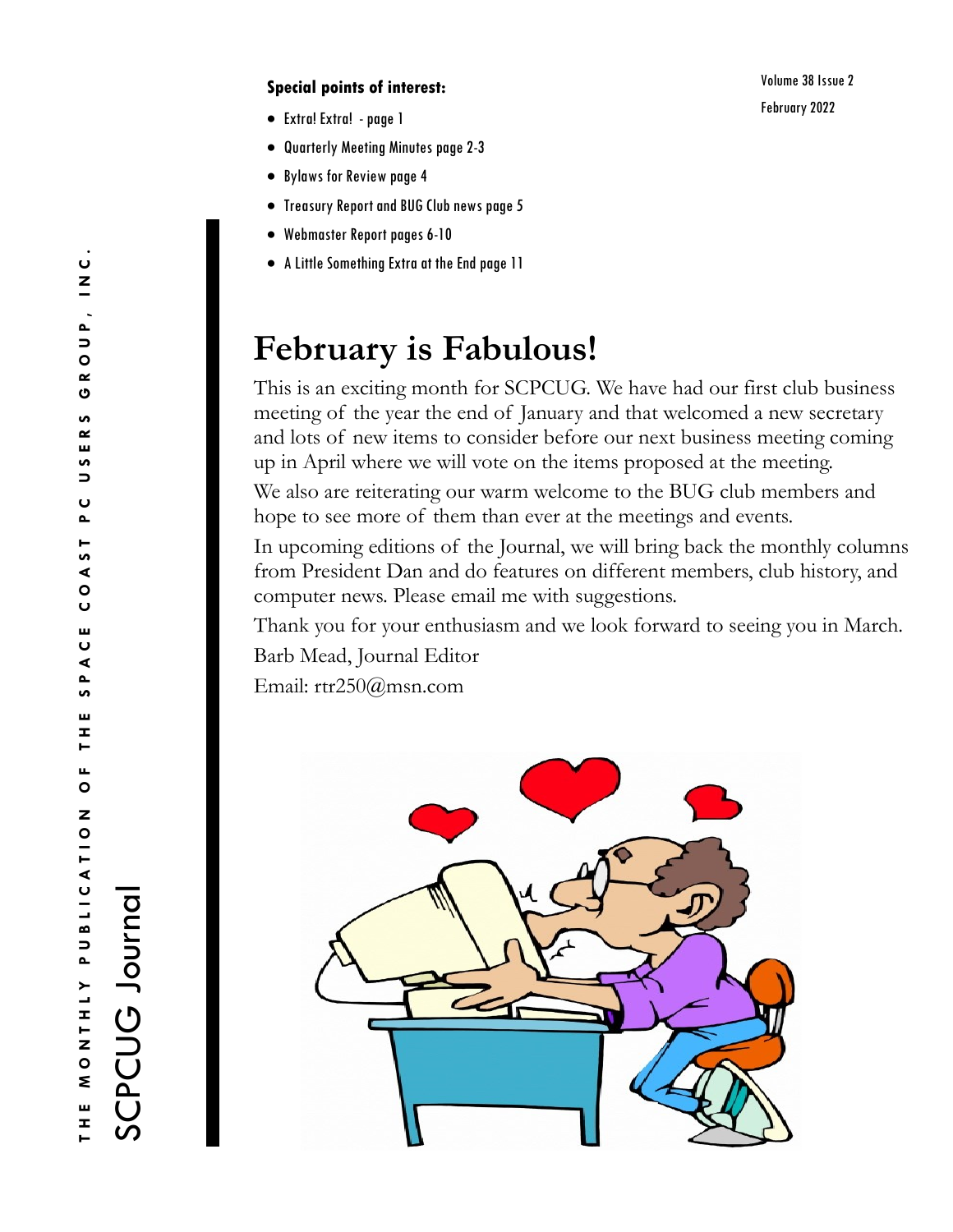# **Agenda SCPCUG 5th Saturday business meeting January 29, 2022 @ 1-3 PM Merritt Island Public Library**

Meeting called to order 1:15 PM. 19 signed in.

• **Introduce Board –** Dan introduced the Board. Larry Nasser (absent) is Vice-President, Curt Potsic is WebMaster, Linda Glassman (absent) is Membership, Jim Born is acting Treasurer, Elizabeth is acting Secretary, and Barbara is acting Newsletter Editor.

• **Voting for Acting Board Members** – Dan proposed that three acting be officially installed in their positions. Jim Born, Treasurer; Elizabeth Bishop, Secretary; Barb Mead, Newsletter Editor. Motion passed.

• **Introduce Guests** – Bill Middleton, president of BUG. Feb 7 will be their meeting at One Senior Place in Viera. There have 67 members on their mailing list. Would like to get incorporated into SCPCUG. Would like to propose that we take over one or two of their meetings. They have equipment and a treasury.

#### Discussion-

What are purposes of meetings? Normal meetings are directed discussions and Q&A, such as internet shopping. Sometimes guest speakers. They have had a problem with officers. How would it affect our meetings? We would take over and run their meetings. Years ago, the two groups merged. They need assistance to keep their meetings going. They meet during the week, not on a Saturday. They are educational, informative, we have given up the day meetings. It would not necessarily cancel any of our meetings.

Would our officers want to go to both meetings? Dan is more inclined would do first Monday of the month at One Senior Place. Cannot give up too many weekdays. Dan will probably attend the first Monday of the month meeting at One Senior Place. Other members could attend other or all meetings.

• **Secretary minutes report**—Dan did a summarized reading of the November 18, 2021 minutes. All members should have received a copy of the minutes by email. Some discrepancies in the SCPCUG mailing list and some BUG members not getting emailed information. Bill will provide mailing list of members in a paper copy and on a flash drive. His list will be combined with SCPCUG.

Disconnect between Webmaster report and distribution of newsletter. Delay between submission of WebMaster report and publication of the newsletter. Members should be notified of any changes in website. Publication of newsletter and WebMaster report will altered to coincide to keep information current. Curt will submit report by 3rd Saturday. Everybody is happy.

By-Laws on SCPCUG website. Many changes. Will be discussed and approved at the April meeting.

• **Treasurers report**—Jim Born, Treasurer. As of yesterday SCPCUG has \$551.34 in bank. Dan paid \$61.24 for Sunbiz. Will be reimbursed. We had a returned check (account closed), we got reimbursed for fees by bank. Jim will contact writer of check.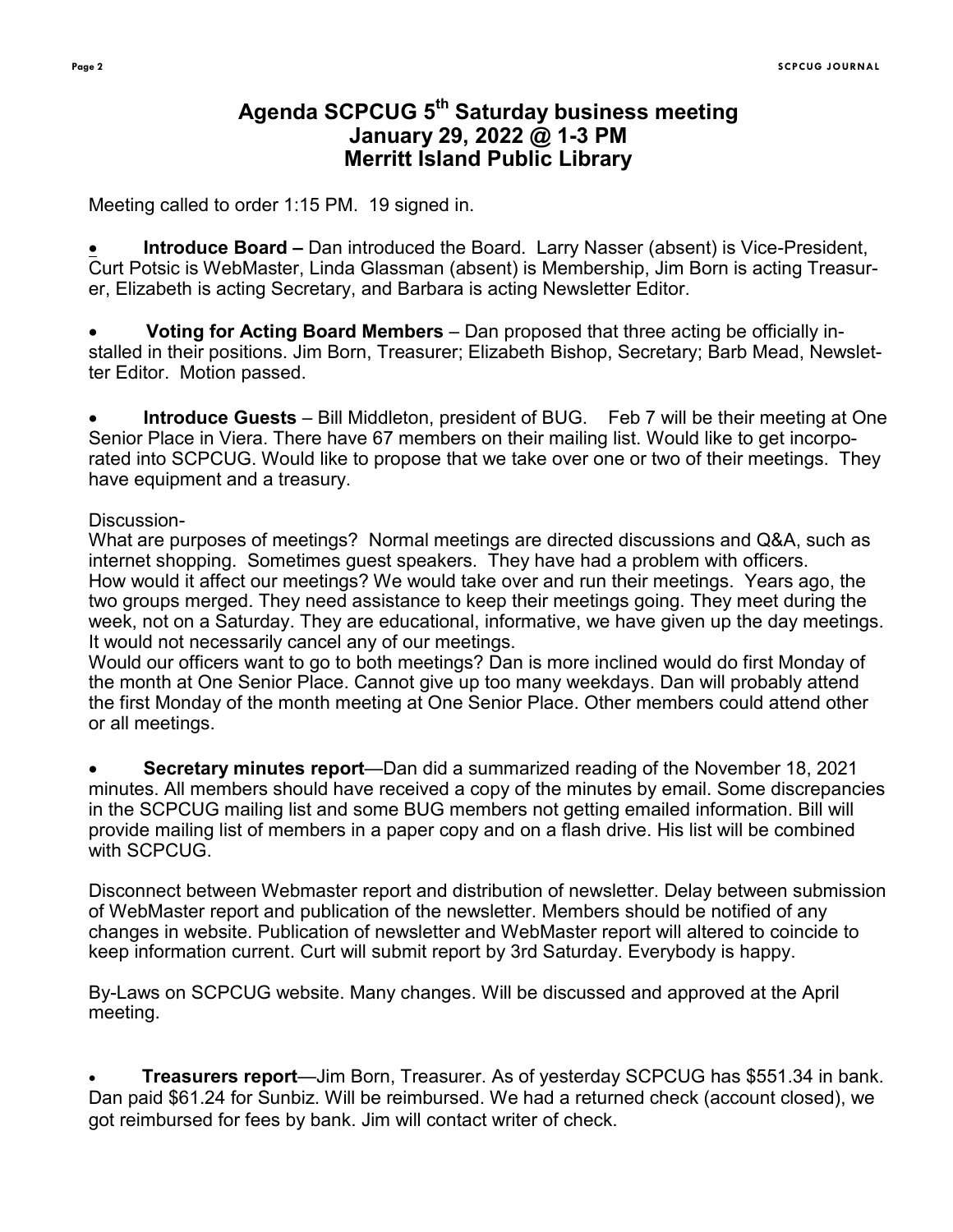# **Minutes of January 29, 2022 business meeting (cont. from pg.2)**

• **Webmasters report**—Curt read the Webmaster Report of January 5, 2022. This report was posted on the website and was sent to club members. Any question for Curt?

• **Bylaws discussion**-The marked-up Bylaws with the changes highlighted in red were sent to members. Dan read and discussed the highlighted changes. These changes are to be voted on at the business meeting on April 30, 2022.

The discussion was finalized at this meeting on January 29. The Journal Editor can place those proposed Amendments minutes in the February Journal. The Amendment changes can be voted on at the April 30 business meeting that is recorded in the Secretary minutes. Once voted the updated Bylaws will be uploaded on te SCPCUG website.

Meeting Adjourned at 2:12 PM.

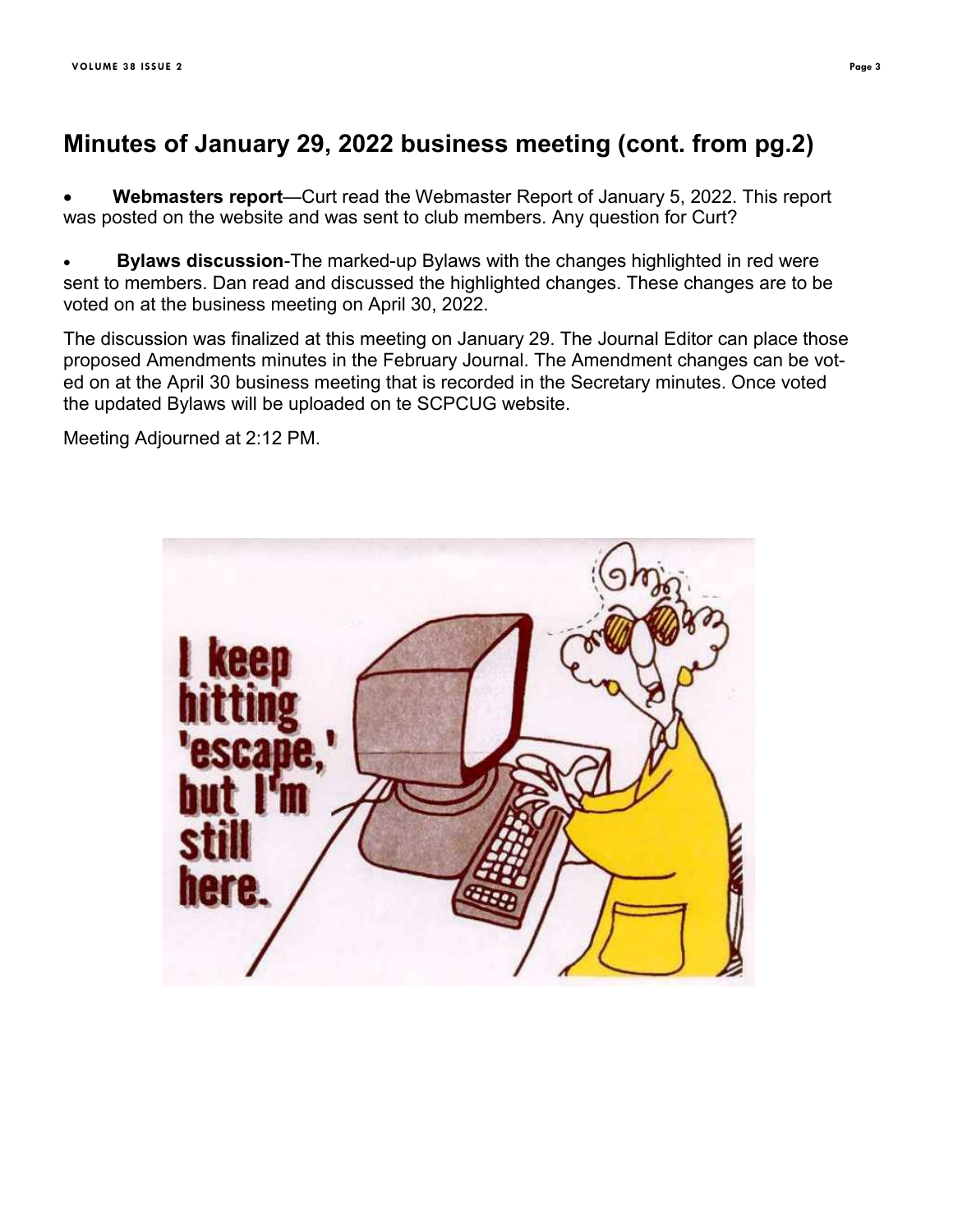## **Space Coast PC User Group**

## **Bylaws to be voted on at the April 30th, 2022 business meeting.**

# ARTICLE II

## Membership

Section 3. Dues - The annual dues shall be payable to the Treasurer upon acceptance as a member and then annually. during the anniversary month of membership. The Board can elect to waive members future annual dues if necessary. Dues not paid within 30 days after said meeting shall be delinquent and membership shall be automatically cancelled. Any member dropped because of delinquent dues may be reinstated upon payment of current dues. If membership of any member ceases, either voluntarily or involuntarily, no refund of fees or dues shall be made.

## ARTICLE III

## Meetings

Section 1. Regular Meetings - The regular meetings of the membership of the Corporation will be held each month on a date to be set by the Board of Directors.

## ARTICLE IV

## **Directors**

Section 1. Number and Qualifications of Directors - The number of Directors of this Corporation will be  $\frac{\text{time}(9)}{\text{s}}$  seven (7). These Directors shall be the Officers of the Corporation. Any vacancies occurring on the Board of Directors between elections will be filled by election at the next regular meeting, with such Director serving until the next annual election of the Directors. The immediate past president may sit on the board in an advisory, non-voting capacity.

## ARTICLE V

## Officers

Section 7. Librarian & Resource Center Manager - The Librarian & Resource Center Manager shall be responsible for the storage, maintenance, and care of the software library maintained by the Corporation. He/she shall supervise or consult in all additions or modifications to the Library, keeping a record of such activity. He/She shall manage the club's resource center and be responsible for recommending upgrades, changes, and disposition of the equipment of the resource center.

Section 8. Journal Editor or Co-editors - The editor(s) shall be responsible for obtaining articles for The Journal, shall edit them as required, and shall publish The Journal in time for it to be mailed to the membership to be received by the date of the monthly business meeting. The editor(s) shall also be responsible for obtaining advertisements for The Journal. Section 9. Club Webmaster - The Club Webmaster will be responsible for the creation and maintenance of the club's home page website<http://www.scpcug.com> on the Internet World Wide Web.

Section 10. Club Membership Chairman - The Club Membership chairman will be responsible for the maintenance of the membership database, printing of the Journal Mailing labels and related documentation, and undertaking such other duties as are assigned by the Board of Directors.

# ARTICLE IX

## Amendments

These bylaws were last amended on the 30th day of April 2022.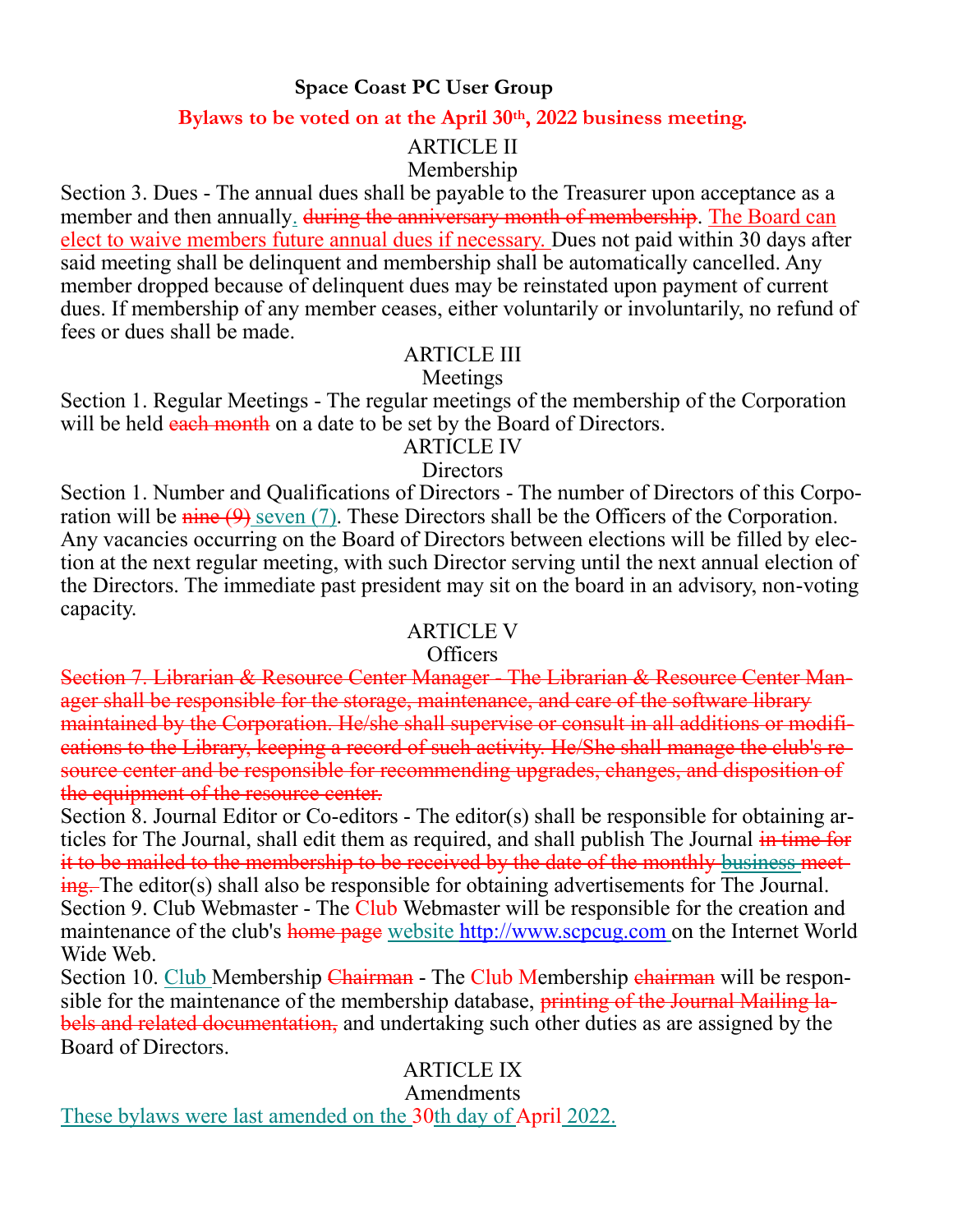|                                              | <b>SCPCUG February 2022</b> |        | <b>Treasurers Report</b> |
|----------------------------------------------|-----------------------------|--------|--------------------------|
| <b>Checking</b>                              |                             |        |                          |
|                                              | <b>Beginning Balance</b>    | 189.73 |                          |
|                                              | <b>Ending Balance</b>       | 189.73 |                          |
| <b>Savings</b>                               |                             |        |                          |
| <b>Beginning Balance</b>                     |                             | 300.37 |                          |
| Only activity is .01 in interest.            |                             |        |                          |
| <b>Ending Balance</b>                        |                             | 300.38 |                          |
| Total account balance for the month \$490.11 |                             |        |                          |
|                                              |                             |        |                          |

#### **Brevard Users Group Secretary's Report**

#### **By Bill Middleton**

#### **Monthly Meeting, February 7, 2022**

- 1.The meeting was called to order by President, Bill Middleton a bit after 2:00 PM.
- 2. Note: due to Covid and other factors detailed in previous Minutes, the BUG club will no longer be able to continue. At the last general meeting, the president was authorized to explore the possibility that our sister club, the Space Coast PC Users Group, might be able to take over meetings at one or more of our prescheduled venues. The idea was to keep some person to person computer help available to our **members** who are from the west side of the Indian River, from Vieira and points south. Space Coast's meetings are all held at the Merritt Island Public Library which is west of the river and to the north. To this end, Space Coast President, Dan Douglas, Webmaster, Kurt Potsic and Journal Editor, Barbara Mead came to our Viera meeting.
- 3. The assembled BUG Membership consisted of three loyal members and the president of the club. This sent a clear message that it would not be worthwhile for space Coast to take over any of the prescheduled BUG meeting venues. The message was received.
- 4. The situation was discussed and it was emphasized that all members of the BUG Club are and will remain full members of the Space Coast PC Users Group. BUG members are directed to the Space Coast website, <http://scpcug.com/> (if you are reading this, you are there....) for details of the twice monthly Saturday afternoon "learning" meetings and other events. Gurus are available to advise on computer and phone stuff and problems and do a bit of tutoring, too.
- 5. Taking advantage of the presence of Gurus from Space Coast, a Q&A session on Windows and Android followed. President Dan provided assurance that many Win 10 users' computers that were rejected for upgrade to Win 11 will be able to do the upgrade with just a little BIOS and Settings settings software manipulation. Details should be available at the Saturday Merritt Island meetings.
- 6. After the discussions, the meeting was adjourned shortly after 3 PM.
- 7. Respectfully submitted by Bill Middleton, Secretary.

 Footnote: inquiries about the dissolution of the BUG club and suggestions of local charities that might have use for our old computers may be directed to Bill at [wmiddle@hotmail.com](mailto:wmiddle@hotmail.com) or (NEW) phone, 321 220-1685. Saturday carpool??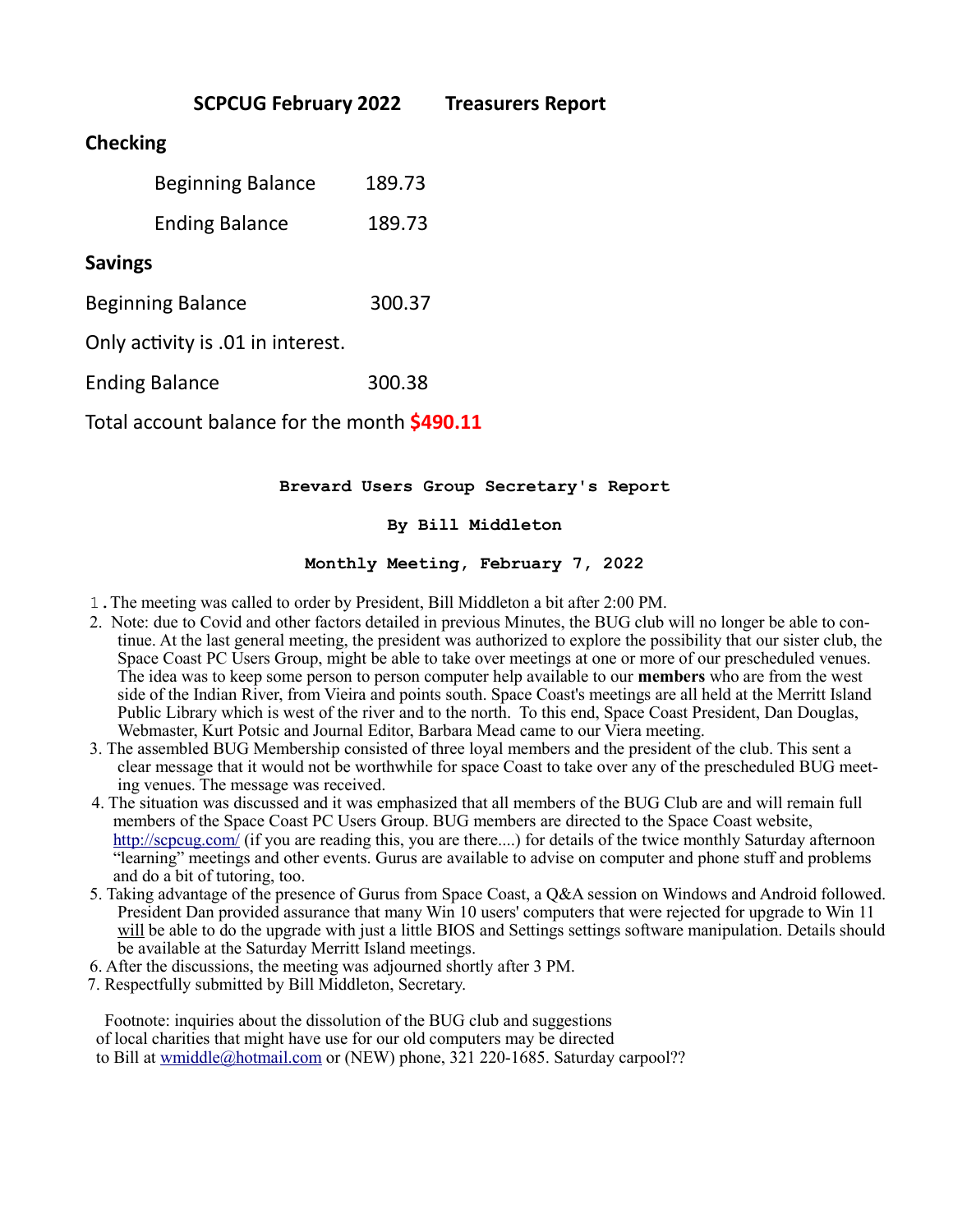#### **Web Master Report Website Update - Feb 19, 2022**

**Home page updated: Search Engine reindexed:** Feb 18, 2022 (113 pages, 27.5 MB data) **News Table**: Learning Center Meeting on Feb 19, 2022. SCPCUG President Dan Douglas will give a presentation on Windows 11. Next Business Meeting is not until Apr 30.

**Journal Current Issue page:** Dec 2021 Space Coast PC Journal has been posted on scpcug.com along with 12 past issues and all are available for download or reading online. Still Awaiting Jan 2022 issue.

**Business Meeting page:** Business Meeting replaces 3rd Thursday Main Monthly Meetings & takes place on 5th Saturdays. Next Meeting is Apr 30 to vote on proposed Bylaw changes. Time & date schedule updated for 2022.

#### **The Following Are All Special Events Page Updates**

**Windows & Android Tips by Judy Taylour** - Sample of new items as of 1/22/22: Use an Android? Make this Quick Change now to Secure Your Phone / Windows 10 vs Windows 11: All the Major Changes / How to Open a Website with a Keyboard Shortcut on Windows 10 or11 / 21 Hidden Smartphone SuperPowers / Easiest Ways to Connect Your Smartphone to Your TV / Use this Hidden Keyboard Combo to Fix Your Frozen Computer / How to Use the Windows 11 Snipping Tool / A Basic Smart Home Doesn't Need to be Complex or Expensive. [https://apcug2.org/](https://apcug2.org/jerestips/) [jerestips/](https://apcug2.org/jerestips/) 

**APCUG Reports** - This quarterly publication contains information about the activities of APCUG & related opportunities including meeting ideas, fundraising information, region reports about member groups, and much more. Issues are available as a PDF file for download. The 4th Quarter (Oct-Dec) Fall 2021 report is now available at: [https://apcug2.org/reports/.](https://apcug2.org/reports/)

## **December 2021 APCUG Workshops**

#### **Electronic Holiday Greeting Cards** - **Held Dec 1, 2021**

Showed several options for sending holiday greetings to our friends and family. **Video at:** [https://www.youtube.com/watch?v=\\_rDrgI8yeVg](https://www.youtube.com/watch?v=_rDrgI8yeVg)

#### **Not Your Parent's PowerPoint** - **Held Dec 1, 2021**

Presentation demonstrates many unusual uses for PowerPoint, from documenting your memories to creating greeting cards for the holidays.

**Video at:** https://www.youtube.com/watch?v= rDrgI8yeVg

#### **Learning Linux #11 - Software Installations and Removals** - **Held Dec 15, 2021**

There have been numerous questions about software asked at previous Linux Workshops, where do you get the software, how do you install software, and how do you remove the software. At this workshop, we focused on those very topics.

**Video at:** <https://www.youtube.com/watch?v=hkhQTVKEy18>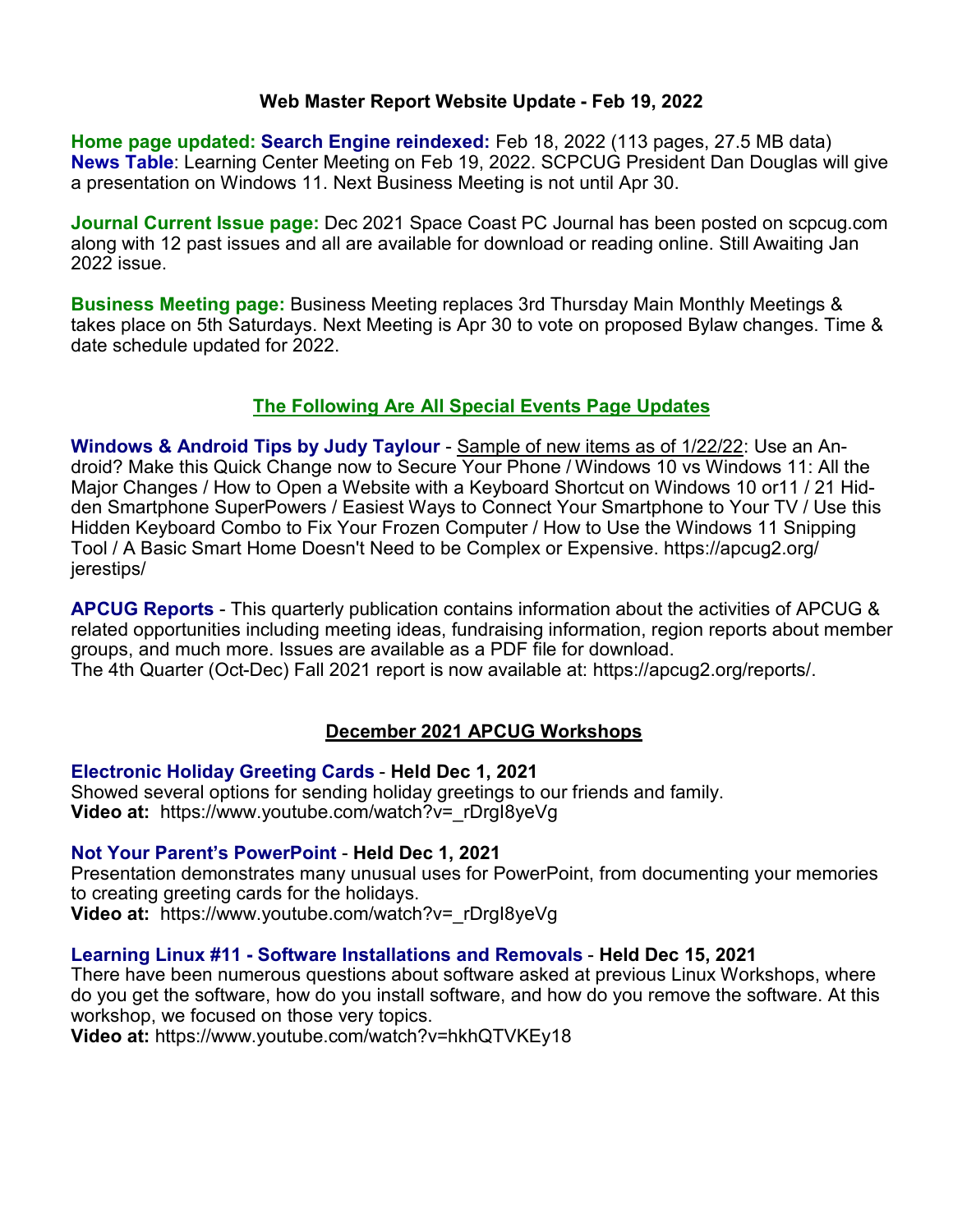#### **January 2022 APCUG Workshops**

#### **What's New in '22 Roundtable** - **Held Jan 12, 2022**

We'll talk about what our groups have planned for this new year and if/how APCUG can help. How is your group handling the COVID problem? Share your ideas and learn something new to do with your group. Have received several emails about January meetings featuring what tech gifts members received; one group also asked members to share the way they used technology for their holiday decorations. **Video at:** [https://www.youtube.com/watch?v=jPG0QS2yx\\_M](https://www.youtube.com/watch?v=jPG0QS2yx_M)

#### **Linux for Beginners** - **Held Jan 19, 2022**

I've installed Linux, now what do I do next? John Kennedy gets this question a lot. His usual answer is, "The same things you'd do if you were running Windows." So, join John today to see how he customizes his Linux operating system just like he did (or you might have done) when he was using Windows. He'll start with all the customization he does to the desktop to make it "work for him (and not his working for the desktop)." Then he'll talk about what software he might use for the different tasks for his daily computing workflow. There will be plenty of time for Linux beginners to submit questions about "how do you do this or that" and "what would you use to do this or that" in Linux. We'll look it up if John doesn't know how or what. And if John determines something is not on the beginner level, we will use it for the next Learning Linux team workshop to tackle. By the end of this workshop, you should feel as much at home with Linux as you might with Windows (or macOS).

**Video at:** [https://www.youtube.com/watch?v=y8\\_FtXQ2c5s](https://www.youtube.com/watch?v=y8_FtXQ2c5s)

#### **Chromebooks, an Alternative** - **Held Jan 26, 2022**

Bill James, APCUG Region 8 Advisor & Speakers Bureau Member. A Chromebook does what many people want a computer to do, better and faster than any other laptop, regardless of price. It is the most secure portal to the Web that has ever been built because of super-fast updates and sandboxing. A Chromebook can pair with your Android phone and be used for messaging and video calling. It is perfect for anyone who wants to grab a laptop, sign in, and spend an afternoon watching Netflix or shopping online. You can also use it as a terminal to connect to your Windows PC or Mac. Chromebooks are Fun! Learn more from this informative presentation. **Video at:** <https://www.youtube.com/watch?v=QwxK7godyDk>

#### **Snapseed** - **Held Jan 26, 2022**

Chris & Jim Guld, Geeks on Tour. Digital Editing with your Chromebook and Android & iOS devices. Enhance your photos, apply digital filters, and take your photos from So-So to Stunning with the Free Snapseed app on your Chromebook, Android, and iOS mobile devices. Use it along with Google Photos when you want to improve your photo in a way that Google Photos can't. If all you need to do is a basic crop, straighten, brighten, etc. you can use the simple tools built into Google Photos.

**Video at:** <https://www.youtube.com/watch?v=QwxK7godyDk>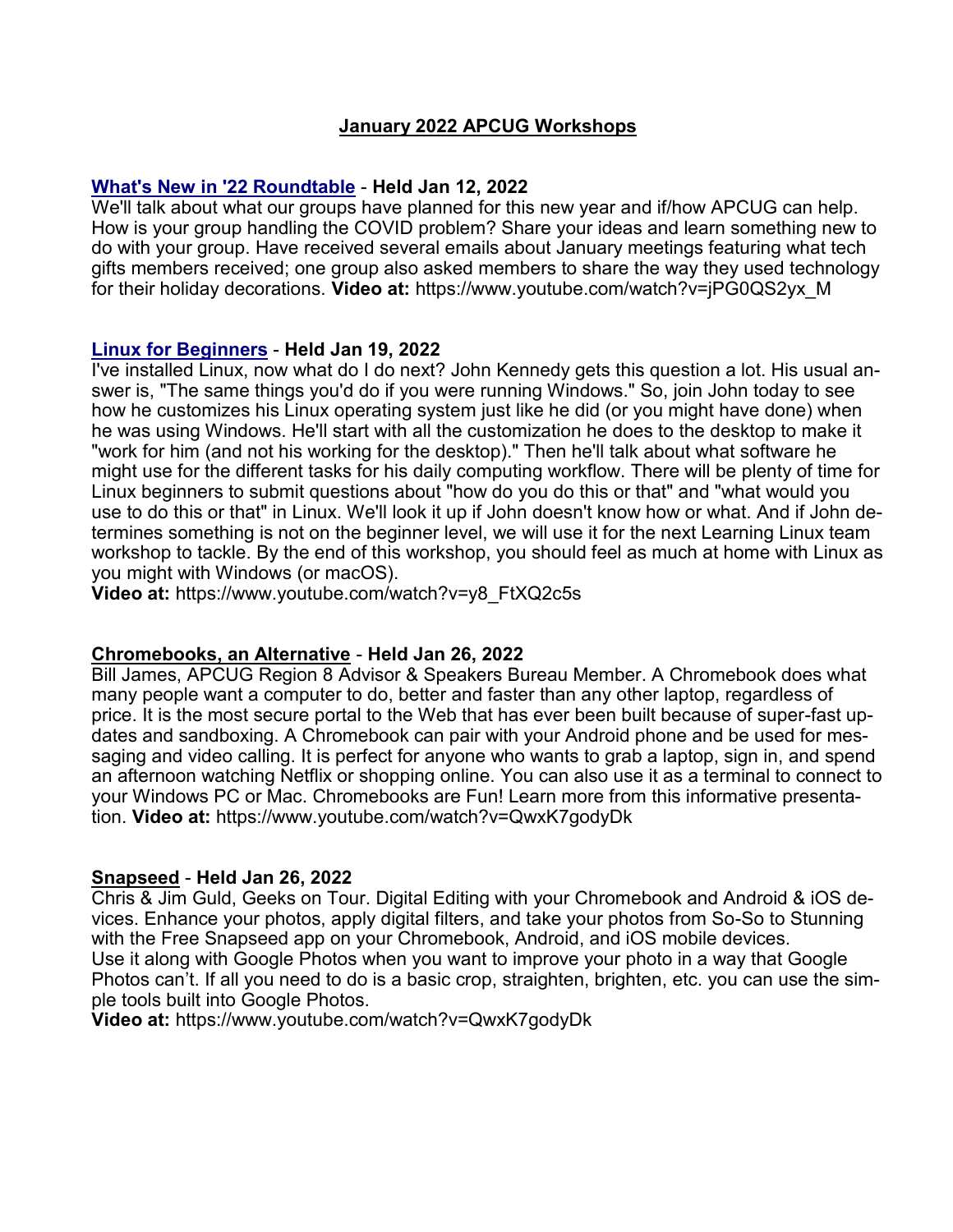## **February 2022 APCUG Workshops**

#### **Digital Video Editing Fundamentals Plus and How to Shoot 4K Resolution Video with your Smartphone or Tablet** - **Held Feb 12, 2022**

#### **Digital Video Editing Fundamentals Plus**

Learn the fundamental concepts of digital video editing applications on a personal computer. This includes a demo of the MAGIX Vegas video editor application and some short sample videos produced by John Krout, including the monthly pre-meeting slide show for the Potomac Area Technology and Computer Society.

#### **How to Shoot 4K Resolution Video with Your Smartphone or Tablet**

In this presentation by John Krout, you will learn:

--What is 4K video resolution, & how it differs from Full HD, typical resolution of large HDTVs? --What type of HDTV can display 4K resolution video?

--How can a smartphone or tablet record 4K video?

--How can I edit 4K video and display my edited video on my 4K HDTV?

The presenter owns a Samsung Galaxy S10 phone and an iPhone X. He has been able to record 4K video in MP4 files using each phone. He found a free video editor that works with the MP4 files he records using the Galaxy S10 phone.

#### **Learning Linux** - **Held Feb 16, 2022**

Join us for another informative session getting chummy with the Penguin (Linux). Watch your fingers when you close the window, and hopefully, you won't take a bite out of a bad apple. At this month's workshop, Dave Melton will share his "My Linux Distro-Hopping Journey" with you. Find out what he liked and then what he didn't like to cause him to "hop" (and hop a few more times). Cal Esneault will give us a lot of information on "Software Management and the Default Software that Comes with Linux Mint." Orv Beach will not be with us this month (he decided it would be more fun to have his knee replaced), so John Kennedy will be filling in doing a presentation on the "Linux Control Panel/Control Center," taking a hard look at all the settings that are available in most Linux distros.

## **It's All About Windows 11** - **To Be Held Feb 23, 2022**

Register at: <https://forms.gle/AhfpizpePhswq7WL7>

Windows 11 and 10 look quite different, but much of what we like to use is still the same. Bill James' presentation takes us through What's New, What's Changed, and What is no longer included. Then, he will start you on your journey deciding if Windows 11 is for you or if you will stay with Windows 10 for a while longer. Of course, you have until 2025 to make up your mind but learning something new keeps us sharp.

**Speakers page updated:** The Business Meeting and Learning Center Meeting were held together on the 5th Saturday, Jan 29, 2022. The Business Meeting discussed proposed changes to SCPCUG Bylaws. This was followed by a Learning Center Computer Q&A session moderated by SCPCUG President Dan Douglas moderating. At the Feb 19 Learning Center Meeting Dan will give a presentation on Windows 11.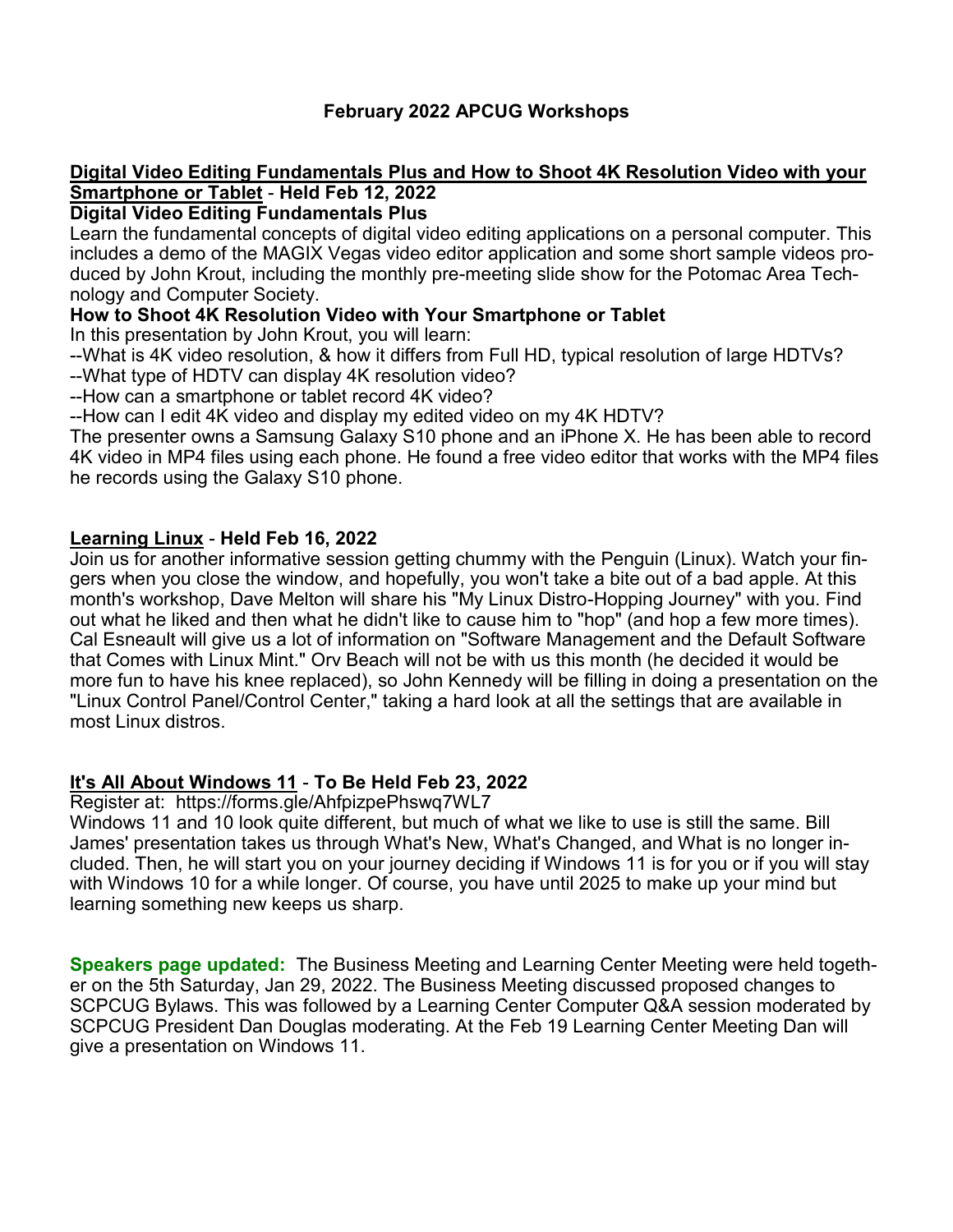## **1 New Link**

**FreeTaxUSA** - Free Tax Software Alternative to TurboTax, H&R Block, and TaxAct. Covers All Major Tax Situations. File Your Federal Return for Free. State return is \$14.99. <https://www.freetaxusa.com/>

**General Information Links page** ([http://www.scpcug.com/infolink.html\)](http://www.scpcug.com/infolink.html) **- Investing & Finance Links**

FreeTaxUSA supports all common tax forms for free including: Filing Jointly, Home Ownership, Itemized Deductions, Dependents, Investments, Self-Employed, Rental Property, and Education. See FreeTaxUSA 2022 detailed review by PC Magazine at:

[https://www.pcmag.com/reviews/freetaxusa.](https://www.pcmag.com/reviews/freetaxusa) The Bottom Line from PC Magazine is "FreeTaxUSA is a robust online personal tax preparation service that lets you e-file federal tax returns for free, though state filing, and advanced support costs extra."

#### **WebMaster Wanderings - Misc Items**

#### **Alexa.com is Closing Down in May 2022**

Amazon has announced it will be retiring Alexa.com on May 1, 2022. Fear not however, the Alexa.com website has nothing to do with Alexa the Voice Assistant. Alexa.com was founded in 1996. Alexa Internet is a service that tracks & compares the traffic of websites, gathering browsing data from the Alexa Toolbar (which has been replaced by browser extensions) and sites that installed the Alexa script on their pages. Amazon bought Alexa Internet & the Alexa.com domain in 1999, 15 years before the Alexa Voice Assistant we all know, appeared. Back in those old days a website's Alexa traffic ranking was a big deal. Website owners could stack their properties against competitors allowing them to raise their advertising rates if their rankings were high enough. The Alexa Toolbar was a popular browser helper app that even included a popup blocker. But times have changed and Amazon now feels the cost of keeping the Alexa.com website operational is not worth the expense. And so it will be retired. Alexa (the very popular Voice Assistant) continues at alexa.amazon.com where you can perform many of the Alexa-related functions that appear in the Alexa app, such as adjusting Alexa preferences, setting alarms & reminders, managing skills & connected smart home devices, etc.

#### **21 Other Things Your Smartphone's Camera Can Do**

If you are like me, you probably did not realize all the things you can do with your smartphone camera. This article "21 Other Things Your Smartphone's Camera Can Do Besides Take Pictures" at: [https://www.reviewgeek.com/106217/21](https://www.reviewgeek.com/106217/21-other-things-your-smartphones-camera-can-do-besides-take-pictures/)-other-things-your-smartphones-camera-can-dobesides-take-[pictures/](https://www.reviewgeek.com/106217/21-other-things-your-smartphones-camera-can-do-besides-take-pictures/) will get you educated. Here is a list of just some of the 21 items it covers: Turn It Into a Security Camera or Dash Cam, Scan and Digitize Documents and Photos, Translate Foreign Text, Assist Your Memory, Sniff Out Hidden Cameras, Access Websites and More via QR Code, See if Your Remote Control Needs New Batteries, Free Your Wallet from Business Cards, Magnify Small Text, Have a Handy Webcam Alternative, etc.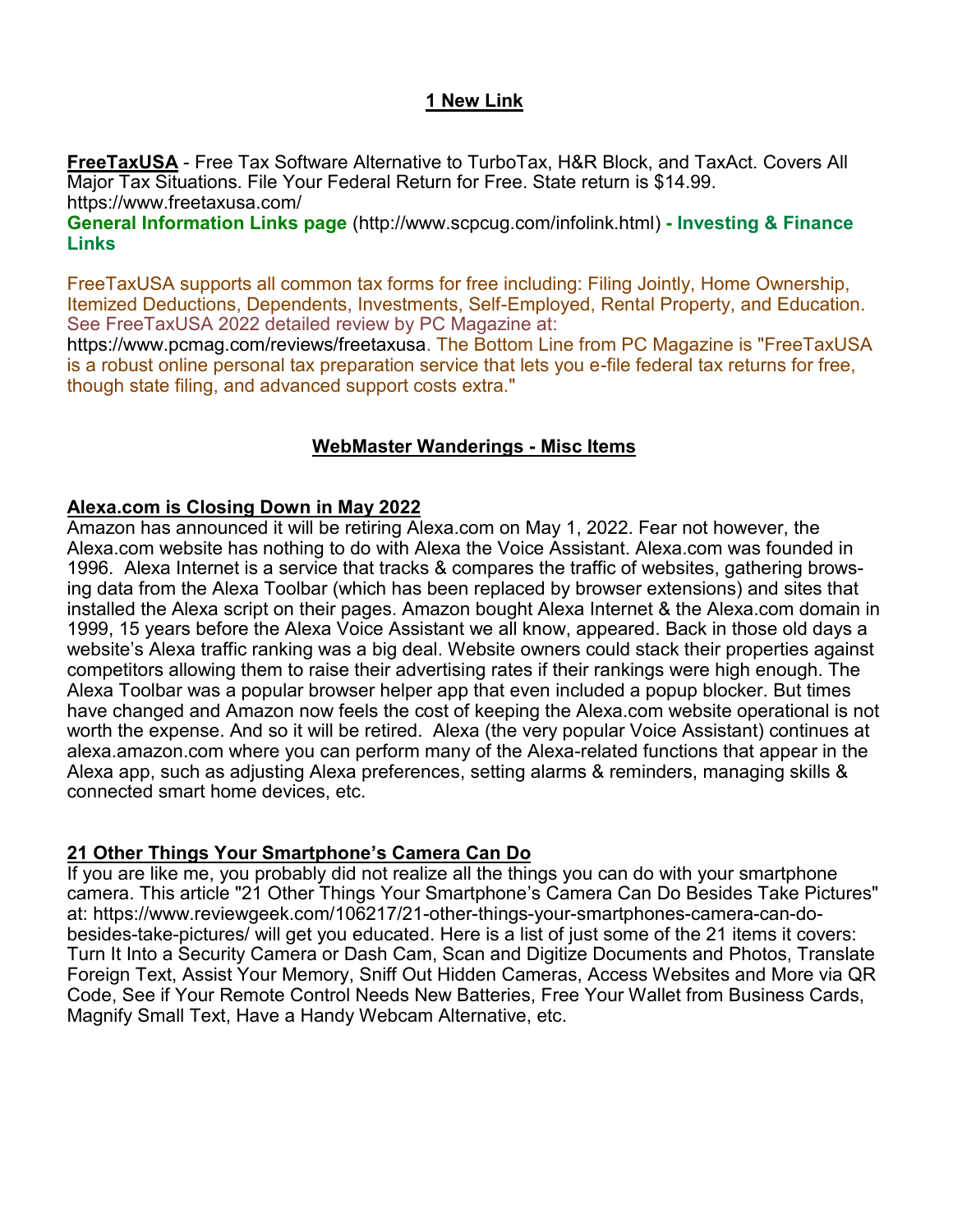#### **10 Facebook Marketplace Scams**

I have never used Facebook Marketplace myself. But it apparently is similar to other online marketplaces like Craigslist where people buy and sell used or unwanted items, etc. That makes it a place for scammers to ply their trade and take advantage of those that are not careful. You can find out more about Facebook Marketplace by doing a Google search for "Facebook Marketplace info." For those planning on using Facebook Marketplace it might be wise to first checkout this article "10 Facebook Marketplace Scams to Watch Out For" at: [https://www.howtogeek.com/777685/10](https://www.howtogeek.com/777685/10-facebook-marketplace-scams-to-watch-out-for/)-facebook[marketplace](https://www.howtogeek.com/777685/10-facebook-marketplace-scams-to-watch-out-for/)-scams-to-watch-out-for/.

This long and detailed article covers: The Shipping Insurance Scam, Sellers Requesting Payment in Advance, Sellers and Buyers Who Take the Transaction Elsewhere, Fake House and Apartment Rental Listings, Car Deposit and Vehicle Purchase Protection Scams, Stolen or Faulty Goods- Especially Tech and Bikes, Identity Fraud and Personal Information Harvesting, Overpayment Refund Scams, and Plain Old Fake Goods.

#### **DuckDuckGo Desktop Web Browser Coming in 2022**

DuckDuckGo has mobile web browser, but now in 2022 they are coming out with a desktop version. DuckDuckGo says: "Like we've done on mobile, DuckDuckGo for desktop will redefine user expectations of everyday online privacy. No complicated settings, no misleading warnings, no 'levels' of privacy protection – just robust privacy protection that works by default, across search, browsing, email, and more. It's not a 'privacy browser'; it's an everyday browsing app that respects your privacy because there's never a bad time to stop companies from spying on your search and browsing history." They say "the DuckDuckGo desktop web browser is not built on Chromium. Instead, the browser is built "around the OS-provided rendering engines (like on mobile), allowing us to strip away a lot of the unnecessary cruft and clutter that's accumulated over the years in major browsers." So then for Windows it will probably be built on Chromium?

The browser will feature a "clean and simple interface" and the Fire Button from DuckDuckGo's mobile app. "Compared to Chrome, the DuckDuckGo app for desktop is cleaner [and] way more private, and early tests have found it significantly faster too," per the DuckDuckGo spokesman. When it will be released in 2022 is still not clear.

## **New LibreOffice ver 7.3 Has Better Interaction With Microsoft Office Files**

The new LibreOffice ver 7.3 has better support for Microsoft Office files plus many other features and tweaks. The List of changes is massive, but the best is better interaction with Office files. If you moved to LibreOffice to get away from the expense of Microsoft Office, you probably still have to deal with people sharing Word, Excel, and other files. Having LibreOffice perform better with those files makes everyone happier. There is now a change to the tracking in tables, and when text is moved, that'll let you move files back and forth between LibreOffice and Microsoft Office. There are also performance improvements when opening large DOCX and XLSX/XLSM files, and modifications to the import/export filters. You can see all of the changes to LibreOffice in the release notes at: [https://wiki.documentfoundation.org/ReleaseNotes/7.3.](https://wiki.documentfoundation.org/ReleaseNotes/7.3)